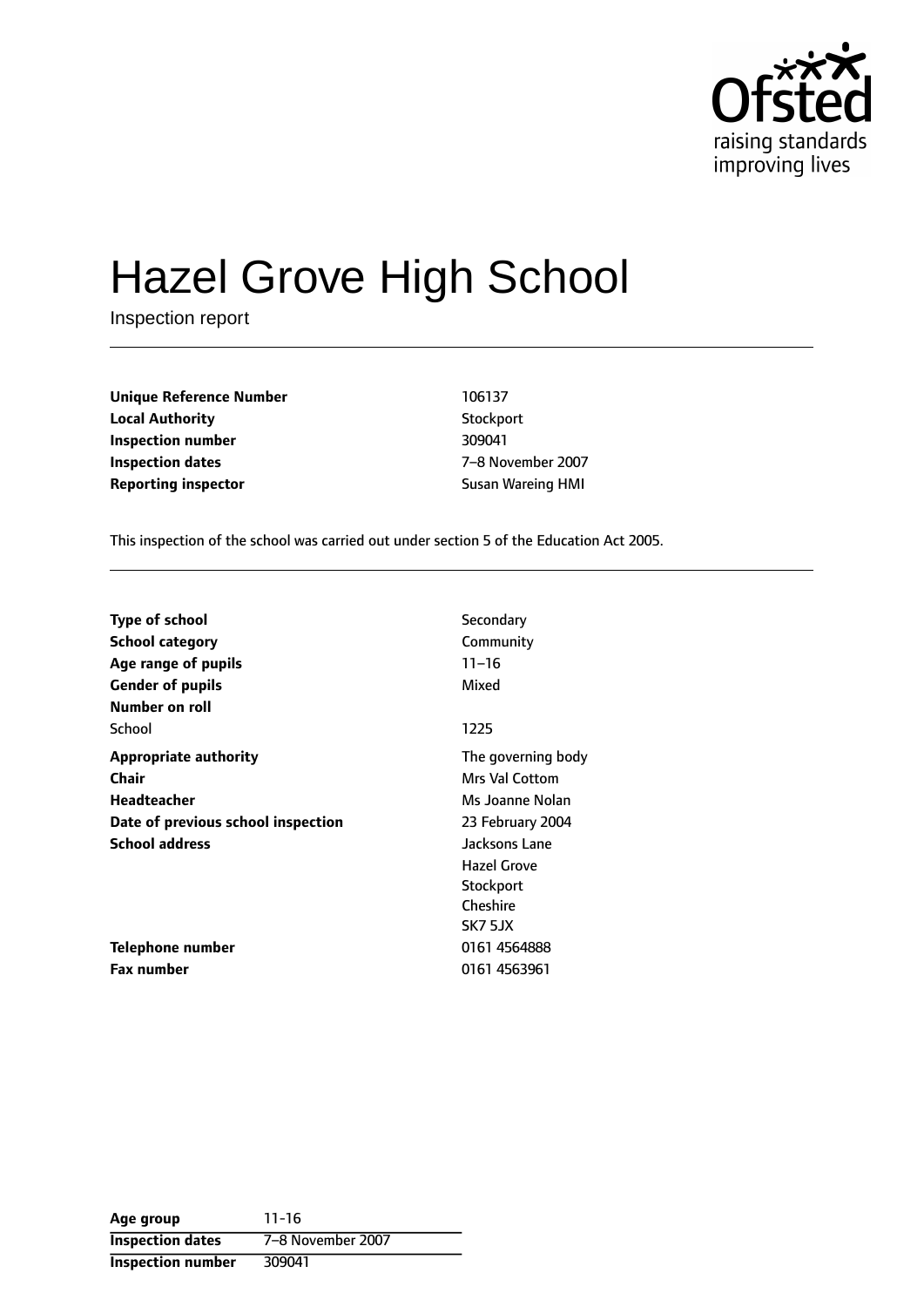.

© Crown copyright 2007

#### Website: www.ofsted.gov.uk

This document may be reproduced in whole or in part for non-commercial educational purposes, provided that the information quoted is reproduced without adaptation and the source and date of publication are stated.

Further copies of this report are obtainable from the school. Under the Education Act 2005, the school must provide a copy of this report free of charge to certain categories of people. A charge not exceeding the full cost of reproduction may be made for any other copies supplied.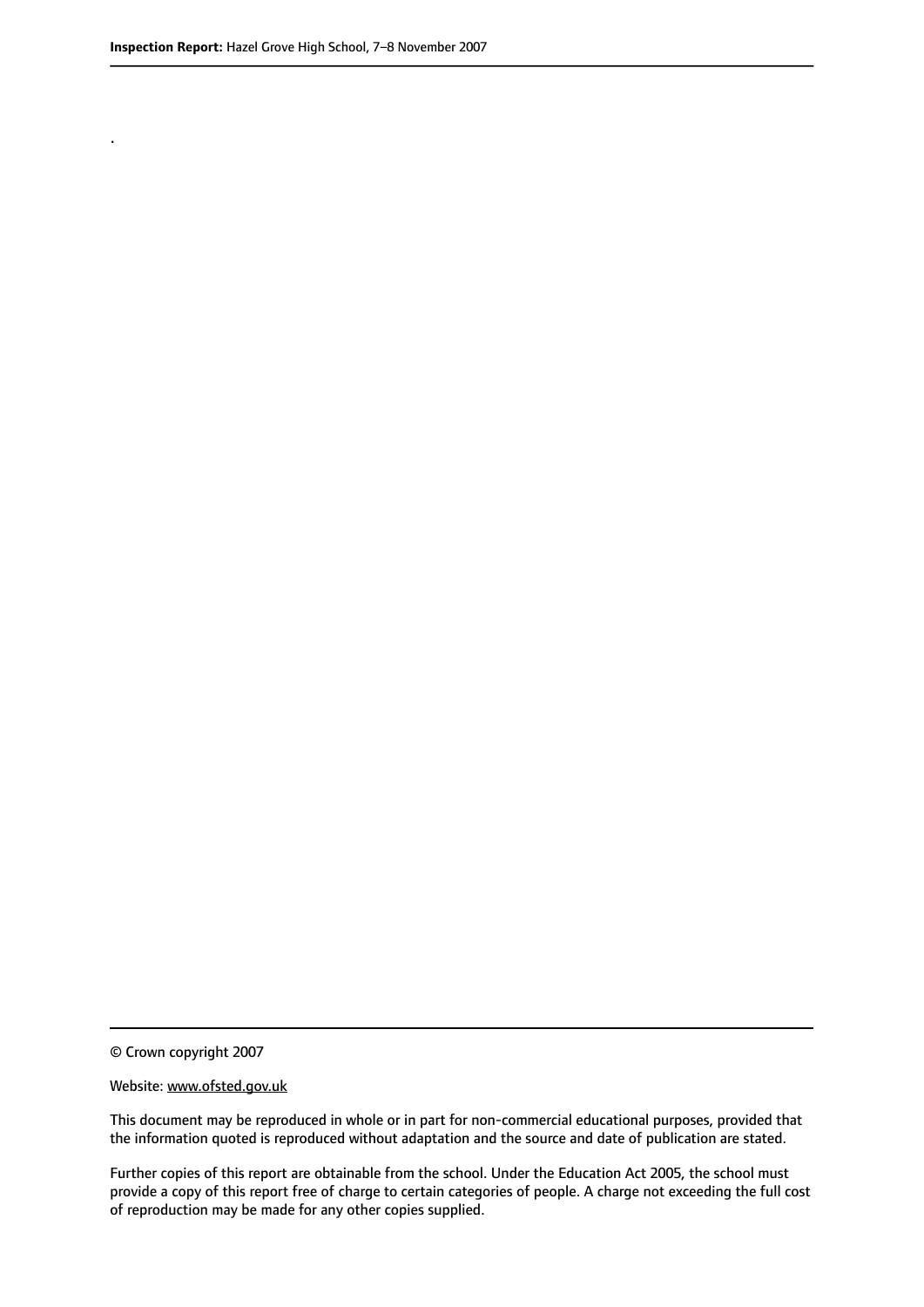# **Introduction**

The inspection was carried out by two of Her Majesty's Inspectors and three Additional Inspectors.

# **Description of the school**

Hazel Grove High School is a larger-than-average comprehensive school in an area of higher-than-average social and economic advantage. However, a significant number of students come from less advantaged backgrounds. The majority of students are White British. The proportion of students with learning difficulties and/or disabilities is below average, but a higher-than-average proportion of these students has a statement of special educational need. The school houses a local authority designated resource base for 15 students with severe learning difficulties. The school has Specialist School and Academy Trust status in technology, science and mathematics.

## **Key for inspection grades**

| Grade 1 | Outstanding  |
|---------|--------------|
| Grade 2 | Good         |
| Grade 3 | Satisfactory |
| Grade 4 | Inadequate   |
|         |              |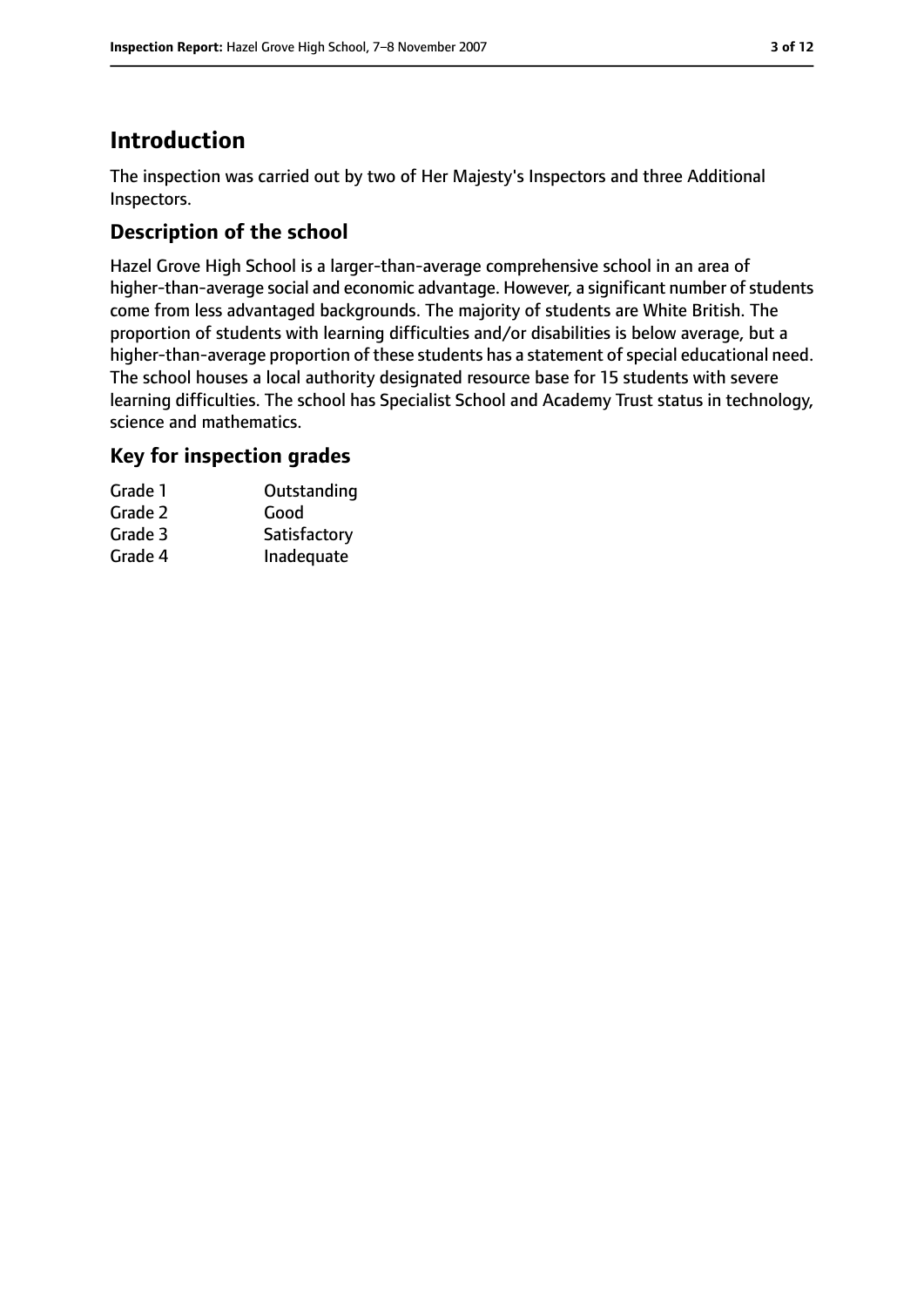# **Overall effectiveness of the school**

#### **Grade: 3**

Hazel Grove High School is a satisfactory and improving school with some good features. It provides a satisfactory standard of education and satisfactory value for money. After some past instability, there are clear signs that the commitment of the recently appointed headteacher, senior leaders and other staff are enabling the school to move forward. For instance, new systems for tracking students' progress have been put in place and, partly as a result, achievement has begun to improve. Students enjoy coming to the school and behave well. One student said that one of the best things about the school was the teachers: the relationships within the school are very respectful and supportive. This reflects Hazel Grove's inclusive approach towards all members of the school community. Students feel safe and appreciate the many opportunities to serve the community, for example, as junior sports leaders.

Students reach standards which are above national averages. They enter the school with standards that are broadly average and reach standards that are above average at the end of Key Stage 4, when measured by the proportion of students obtaining five  $A^*$  to C grades (including English and mathematics) at GCSE. Performance at grades A\* to C without English and mathematics is less consistent. Overall, this represents satisfactory achievement, with students making better progress at Key Stage 3 than at Key Stage 4. The school has taken vigorous action to tackle pockets of underperformance, for example, amongst middle-ability boys and a small proportion of students amongst those with learning difficulties and/or disabilities. The challenge facing the school is to drive this improvement across all departments.

Teaching issatisfactory overall, with some good features. In good lessonsteachers demonstrate strong subject knowledge and plan well-structured lessons with frequent opportunities for students to reflect on their learning. The satisfactory lessons lack such opportunities and do not provide specifically designed work to meet the learning needs of all students. Marking does not always give students precise enough information about how to improve their work.

The curriculum is good overall. A strong feature is the effective partnership with local institutions to broaden the range of courses offered in Years 10 and 11, including good alternative provision for disaffected students, which results in better behaviour and, for some students, improved achievement. A wide range of popular extra-curricular opportunities contribute to students' enjoyment of school. There is scope to extend provision for gifted and talented students in routine lessons.

Care, guidance and support are good. Support for students with specific learning needs is a strength and makes very effective use of outside agencies. Parents and carers are very grateful for the school's success in supporting vulnerable young people in the school community and improving their life chances. The school recognises the need to develop further the use of assessment information for academic guidance in all subjects.

Leadership and management are satisfactory, with some good features. The headteacher and strengthened senior leadership team offer a clear sense of purpose to the school. Self-evaluation is generally accurate and there has been progress on all the key issues from the last inspection. Appropriate changes to structures and processes are beginning to hold staff to account more effectively and help the school to meet more challenging targets. However, the impact of these measures is not yet fully evident across the school. Although there are good opportunities for teachers to share good practice, the most effective approaches are not yet spread consistently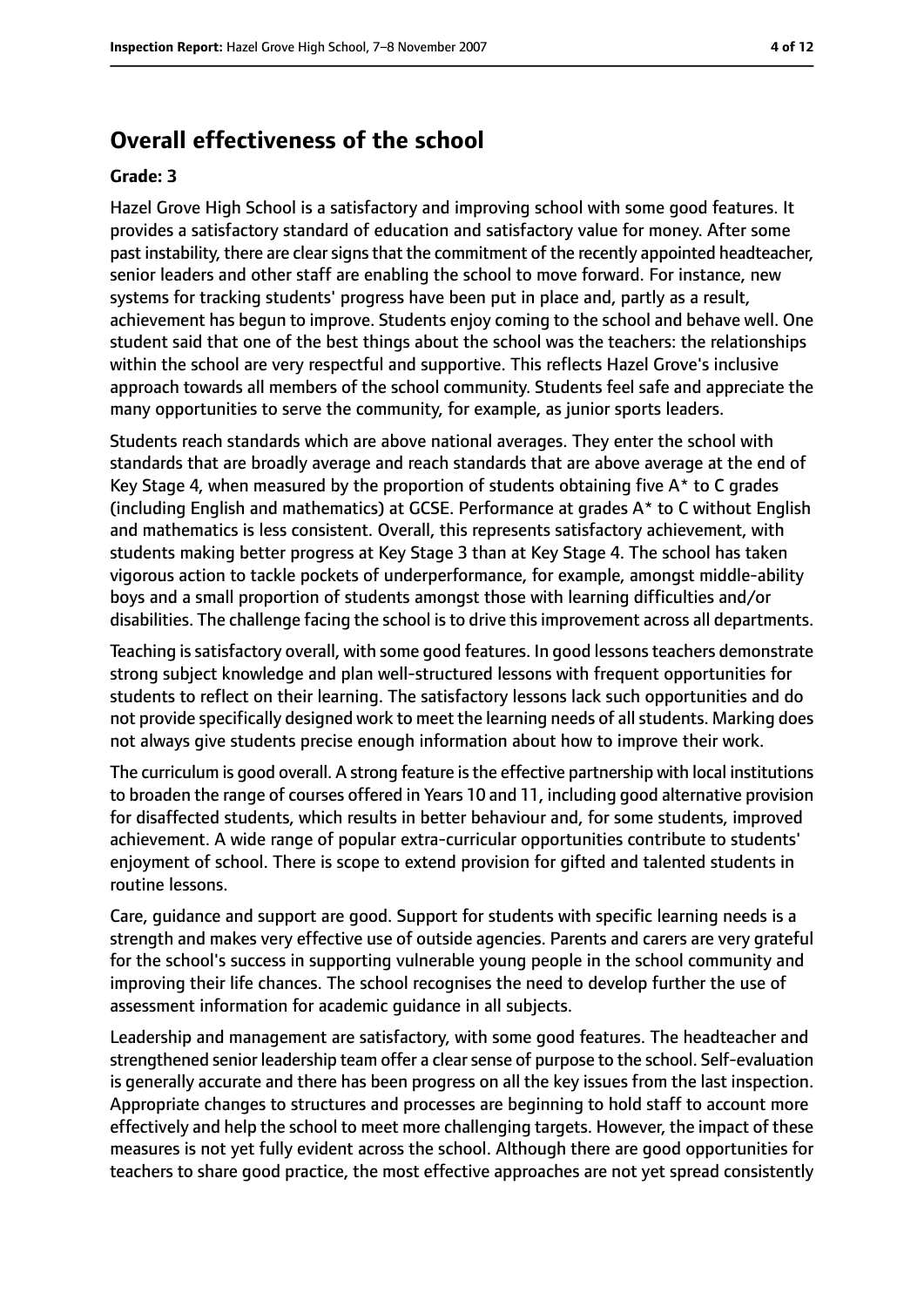across the school. Therefore, school's capacity for further improvement, while increasing, is satisfactory.

The school's specialist status has helped to improve standards in technology, mathematics and science and provide better resources for information and communication technology (ICT) across the school. The school is now working hard to extend its community role.

## **What the school should do to improve further**

- Ensure that the new systems for tackling underachievement are used consistently in all subjects.
- Ensure that the most effective teaching approaches are shared across the school.
- Ensure that students are better informed about how exactly to improve their work.

A small proportion of the schools whose overall effectiveness is judged satisfactory but which have areas of underperformance will receive a monitoring visit by an Ofsted inspector before their next section 5 inspection.

# **Achievement and standards**

## **Grade: 3**

Standards are good overall, with students entering the school with broadly average standards of attainment. By the end of Year 9, they reach standards in English, mathematics and science that are above the national average. Unvalidated data indicate that the school is set to improve its performance significantly and exceed its challenging targetsin the 2007 Key Stage 3 national tests.

In Years 10 and 11 standards are less consistent than in Years 7 to 9. In general, performance at Key Stage 4 is better in English, mathematics and science than in other subjects. Standards are above the national average, as measured by the proportion of students obtaining five  $A^*$ to C grades (including English and mathematics) at GCSE. Unvalidated data for 2007 indicates the proportion of students obtaining five  $A^*$  to C grades (without English and mathematics) at GCSE is at the national average.

Achievement is satisfactory overall. It is generally stronger at Key Stage 3 than Key Stage 4, with the 2006 results showing that progress made by students from Years 7 to 9 was good overall. Vigorous action has been taken by the school to tackle pockets of underperformance, for example, amongst middle-ability boys. New curriculum arrangements have been put in place and there are improved systems for tracking students' progress, resulting in more students being set to meet their target grades this year.

The school has a very successful inclusion policy. The proportion of students with a statement of special educational need is above average; they are fully integrated within the school and now make similar progress to their peers at both key stages.

# **Personal development and well-being**

## **Grade: 2**

Students' spiritual, moral, social and cultural development is good. This was evident in lessons, displays and from views expressed by students. For example, they have a well-developed understanding of other cultures and those in their school community who have disabilities. They appreciate this diversity and report that this helps them confront prejudice. One student in Year 10 said, 'We feel like one big community, irrespective of our differences.'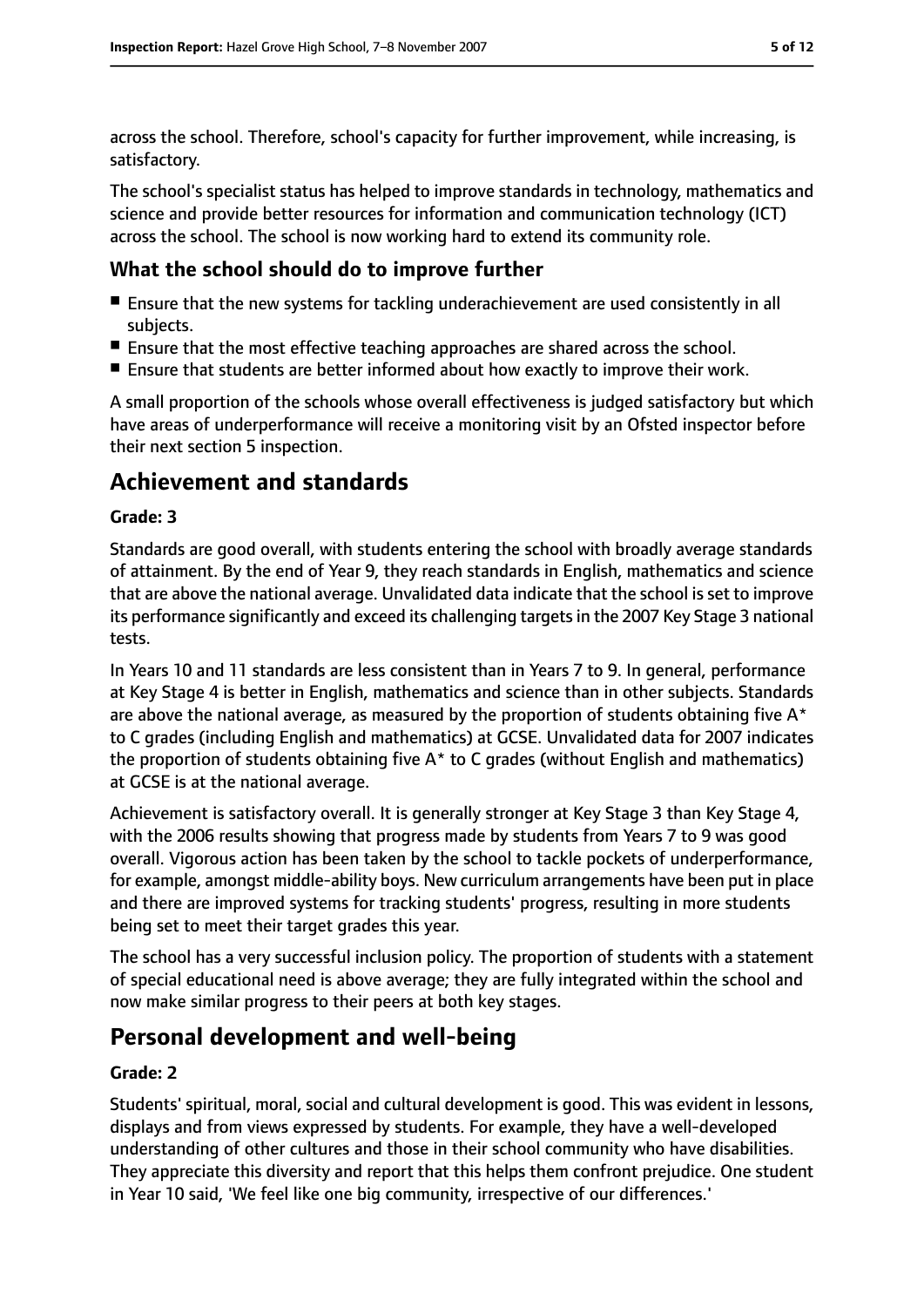Students' attitudes and behaviour seen during the inspection, around the school site and in lessons, are good, although a small minority of parents expressed concern about behaviour. Students show respect for each other and enjoy very good relationships with their teachers. Students feel safe in school. They report that bullying is rare and that when it does occur the school deals with it effectively. Attendance is satisfactory and the school's hard work has resulted in an improvement this year.

The high uptake of recreational sport, as well as team sports, is a reflection of students' commitment to leading healthy lifestyles, although their commitment to healthy eating is less strong.

An effective school council seeks the views of students and contributes to developments in the school, although the students would like to have a greater influence on the decisions made. The school enjoys strong links with the local community. An impressive community newspaper distributed to 25,000 households, in addition to a wide range of fund-raising activities and evening classes, all ensure that the local community is aware of what the school does and benefits from the facilities Hazel Grove offers.

Students make good progress in developing the personal qualities that will help them to lead fruitful working lives. Examples include participation in the Young Enterprise Scheme and the Junior Sports Leader Award. The large uptake of the many opportunities available to help out at school events contributes to students' self-esteem.

# **Quality of provision**

# **Teaching and learning**

#### **Grade: 3**

The quality of teaching and learning is satisfactory overall. Several examples of good teaching were seen, where students responded well to the focused individual support that they received. Teachers have strong class management skills and these contribute to the positive relationships in lessons. One parent commented that teachers create a, 'very open and friendly learning environment', and inspectors agree. Teachers know their subjects well. However, in too many lessons, their planning does not take sufficient account of the needs of the whole range of students. As a result, some students are not challenged to achieve as well as they can. Because most lessons have clear objectives and are well structured and organised, students take part actively and respond well to the set tasks.

In good lessons, teachers use ICT effectively to help their explanations; for example, in one food technology lesson, the teacher used a computer-based presentation to demonstrate ways of evaluating the students' own and others' work. This added pace and visual impact to the lesson. Some teachers make very effective use of activities at the end of the lesson to assess students' progress, but in the satisfactory lessons there are too few opportunities for students to reflect upon what they have learnt, or how well they have learnt. The quality of marking is too variable, with a number of teachers offering advice that is insufficiently focused on how to improve. The school has correctly identified that the proportion of good teaching needs to increase and has started to focus clearly on how the good practice that exists can be shared more widely.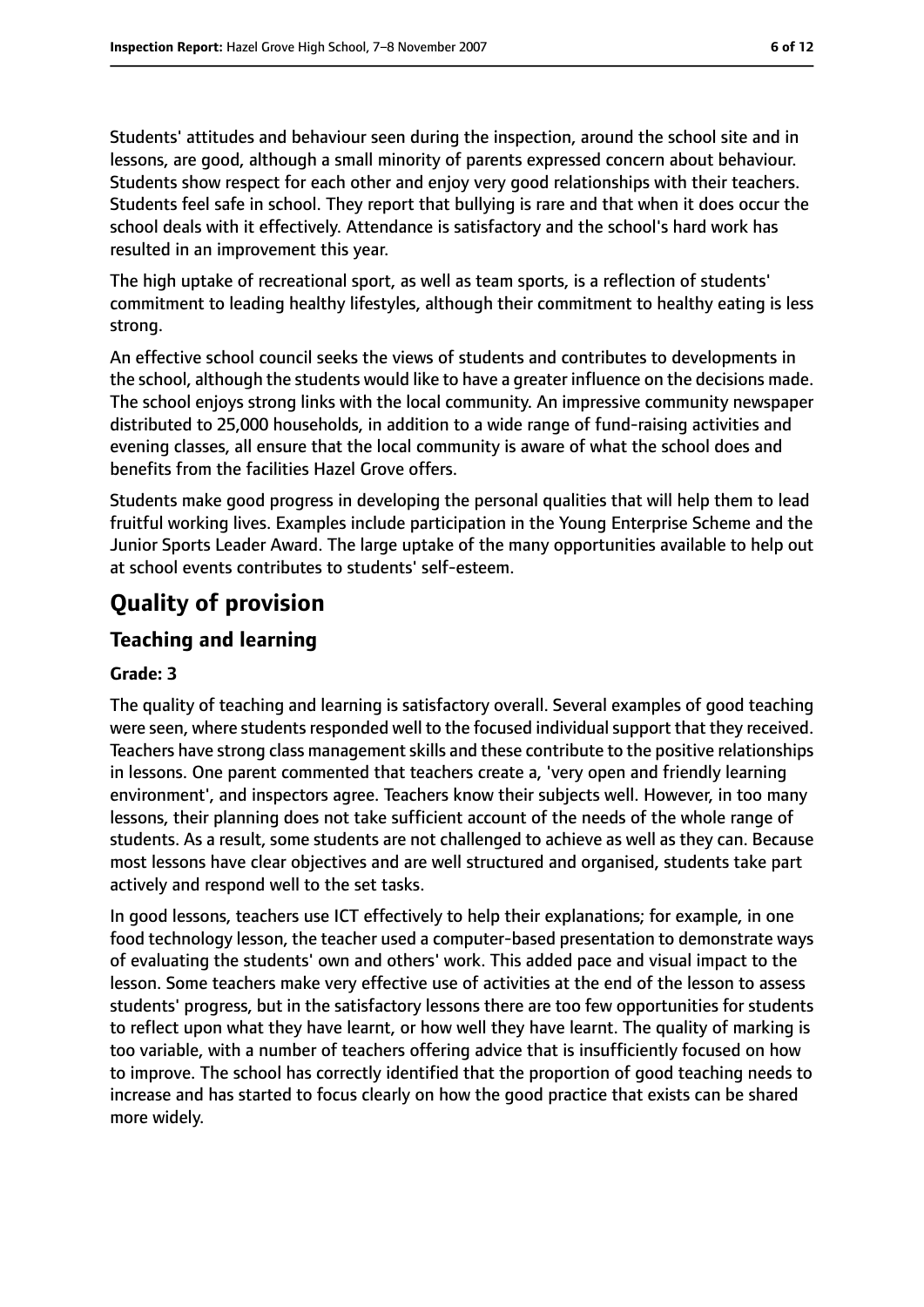# **Curriculum and other activities**

#### **Grade: 2**

The curriculum is good. It is well matched to students' needs and meets all statutory requirements. The school regularly reviews its provision and evaluates new courses effectively. In Key Stage 4, students benefit from a wide and appropriate range of option choices. Collaborative arrangements with two other schools have helped to broaden the choice for those students who wish to follow a vocational route. The school has been innovative in introducing an effective alternative curriculum for a small group of students at risk of not achieving. This provision has helped these students to continue their studies and achieve in line with their abilities.

The school has recognised the need to deploy support staff more effectively in some lessons and has taken steps to improve this aspect of its work. In mathematics, the provision for the more able students in Key Stage 4 is enriched by a free-standing mathematics qualification, which helps these students to bridge the gap between GCSE and A-level studies. There is scope to extend provision for gifted and talented students, elsewhere in the curriculum. Students preparing to leave school receive a satisfactory level of support, which helps to maintain the high proportion of students who choose to continue their studies. The good range of extra-curricular activities that is on offer contributes to students' enjoyment of school.

## **Care, guidance and support**

#### **Grade: 2**

Staff provide good care to ensure students' well-being and safety. Legal requirements for safeguarding students are met and checking procedures are robust.

Students most at risk are supported well. Those likely to become disengaged are identified promptly. The school's work with these students hasimproved their behaviour and involvement in school and, in some cases, helped them to achieve in line with their abilities. External agencies and parents have a key role in this. The impact of this concerted work is seen in the considerable reduction of exclusions this year.

The school takes effective steps to identify students who are not achieving as well as they might. Individual needs are assessed carefully. The effects of different strategies are monitored closely and revised in the light of outcomes for students. The school ensures that its small proportion of Black and minority ethnic students and those with learning difficulties and/or disabilities are well integrated into the school. For example, the school recognises which students are at different stages of learning English as an additional language and adjusts support accordingly to meet their needs. Students from the resourced unit for those with severe learning difficulties participate fully in lessons alongside their peers, a clear indicator of the inclusiveness of Hazel Grove.

Students receive suitable information about future options. Following a motivational session last year, more Year 11 students expressed a wish to go on to higher education. Although most students know their targets, this position is not consistent across all subjects, with the result that students are not always clear about the steps needed to reach the next level or grade.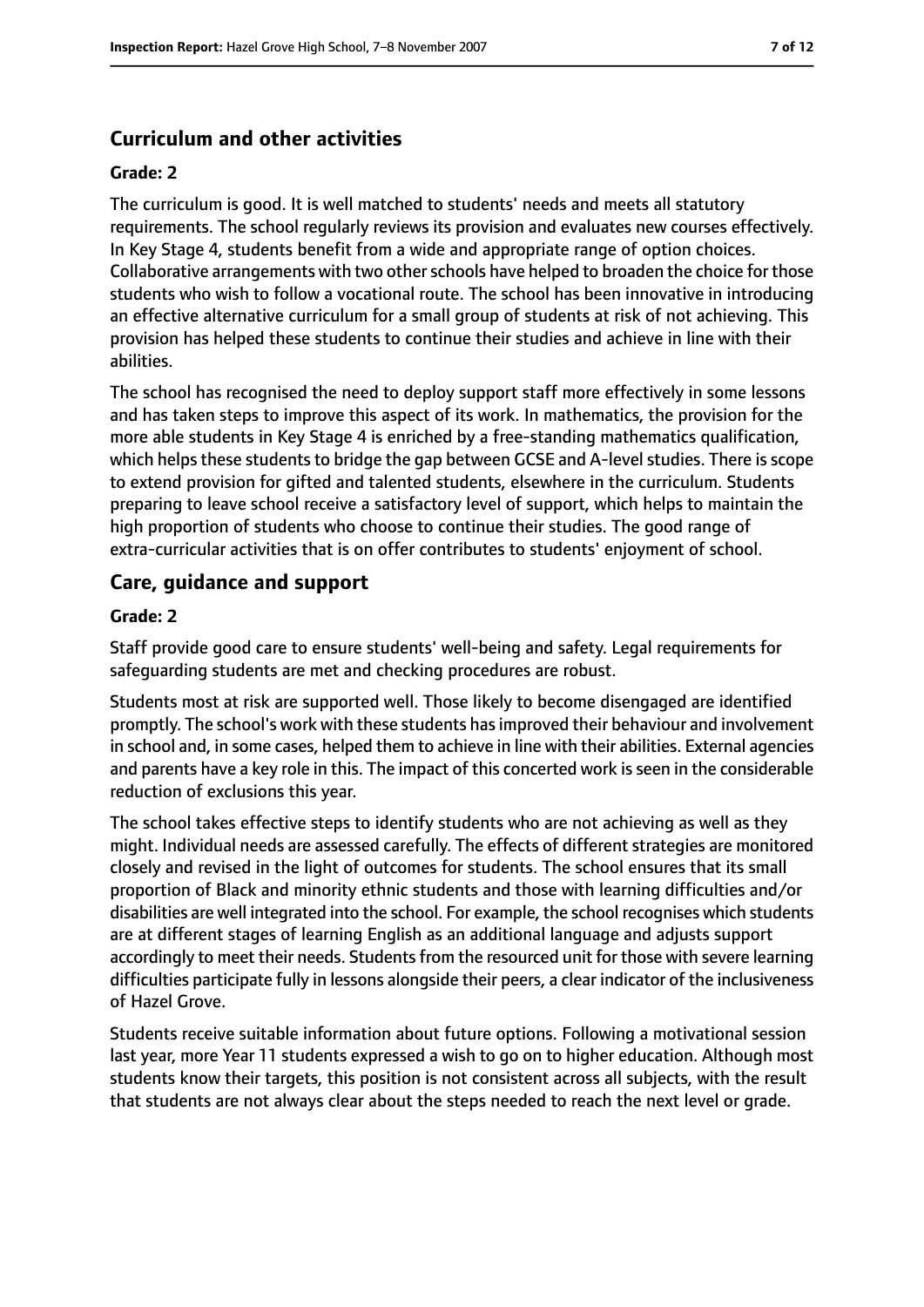## **Leadership and management**

#### **Grade: 3**

Leadership and management are satisfactory with some good features, not least the drive and determination of the recently appointed headteacher and other senior appointments. They have strengthened the senior leadership team, which brings to the school a very clear, shared direction, based on raising achievement. Although teaching and learning are satisfactory, these aspects are improving further as a result of the school's emphasis on their development. However, senior leaders have not yet prioritised sharply enough, at whole-school level, training in the key aspects of good and outstanding teaching that will raise achievement more rapidly. The leadership of the school displays a very firm commitment to its highly inclusive ethos and works hard with a range of outside agencies to support and safeguard students.

Target-setting is beginning to be used effectively in some departments to identify and intervene on underachievement. These measures are not yet consistently in place across the school. Self-evaluation is generally accurate and has begun to involve a wider range of stakeholders.

Parents are generally supportive of the school, but a small minority would appreciate better communication from the school so that their views can be taken into consideration more extensively. Senior leaders have a generally accurate view of the school's strengths and weaknesses; they recently introduced systems for whole-school development planning to identify appropriate priorities for the school. Due to the recent clarification of roles and responsibilities, leaders and managers at all levels are beginning to be held to account more effectively. However, there is still some inconsistency in the sharpness of forward planning in some departments. Governors are very knowledgeable about the school and supportive of it. They are able to offer a challenge when necessary.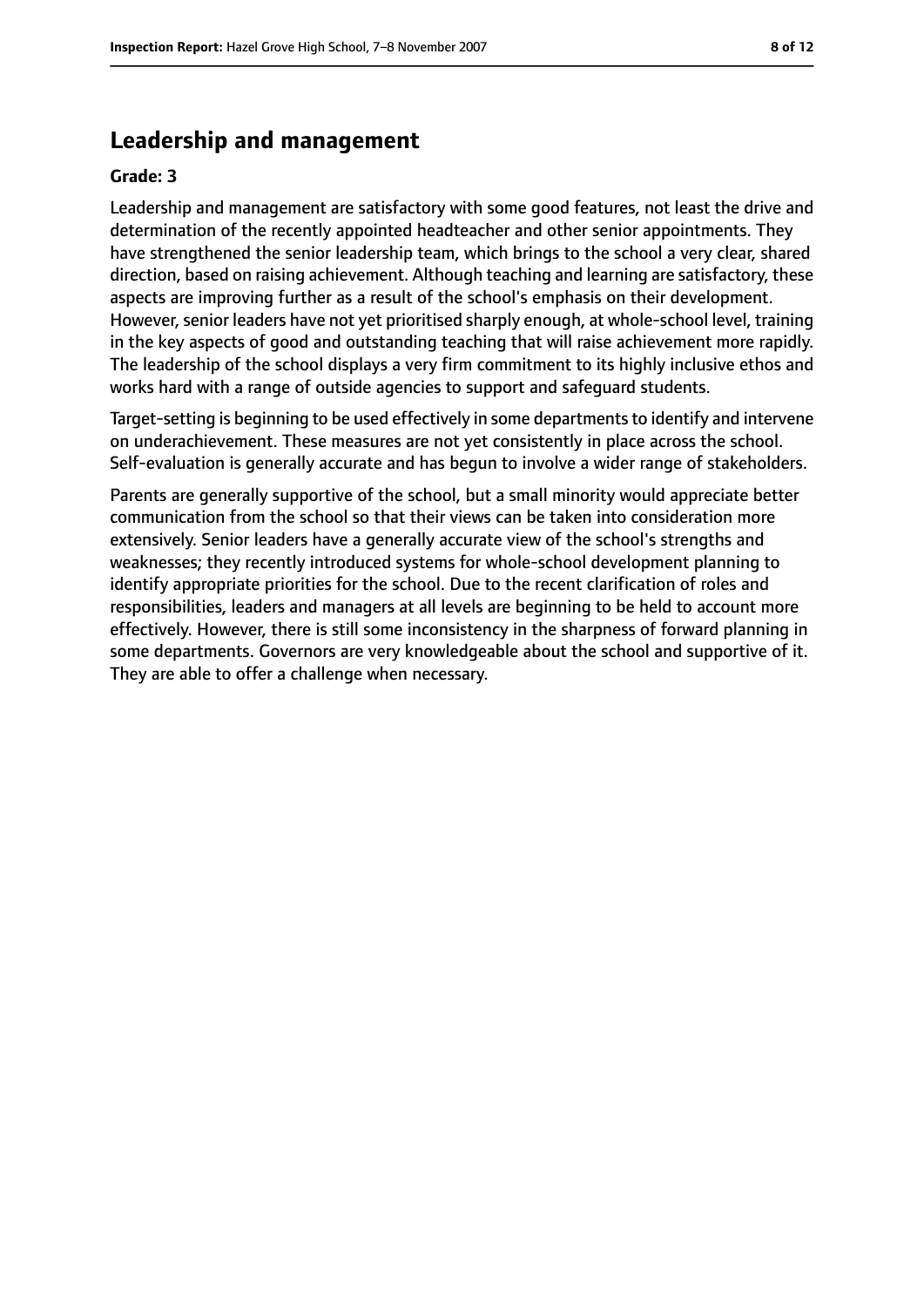**Any complaints about the inspection or the report should be made following the procedures set out in the guidance 'Complaints about school inspection', which is available from Ofsted's website: www.ofsted.gov.uk.**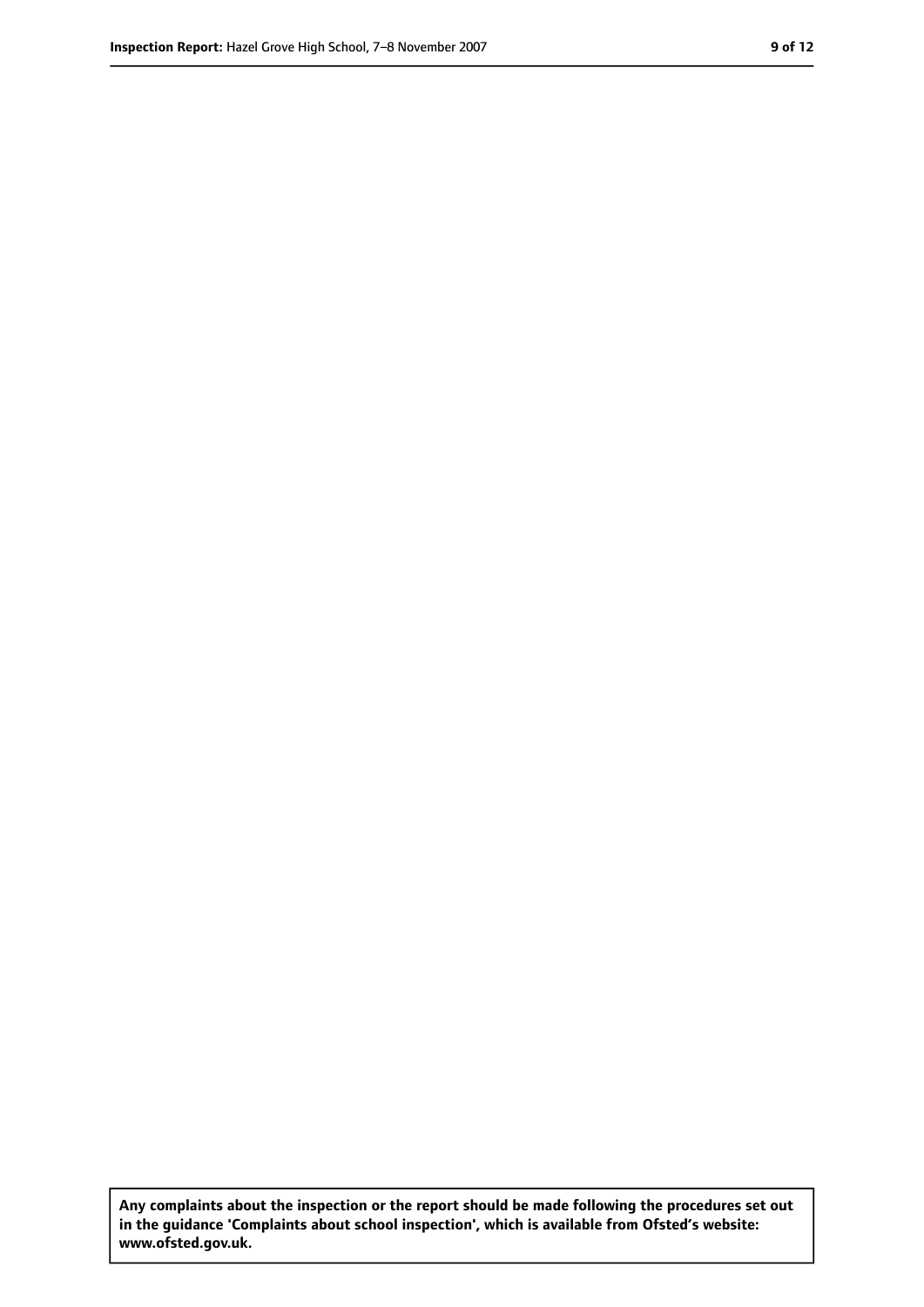#### **Annex A**

# **Inspection judgements**

| $^{\backprime}$ Key to judgements: grade 1 is outstanding, grade 2 good, grade 3 satisfactory, and | <b>School</b>  |
|----------------------------------------------------------------------------------------------------|----------------|
| arade 4 inadequate                                                                                 | <b>Overall</b> |

# **Overall effectiveness**

| How effective, efficient and inclusive is the provision of education, integrated<br>care and any extended services in meeting the needs of learners? |     |
|------------------------------------------------------------------------------------------------------------------------------------------------------|-----|
| Effective steps have been taken to promote improvement since the last<br>inspection                                                                  | Yes |
| How well does the school work in partnership with others to promote learners'<br>well-being?                                                         |     |
| The capacity to make any necessary improvements                                                                                                      |     |

# **Achievement and standards**

| How well do learners achieve?                                                                               |  |
|-------------------------------------------------------------------------------------------------------------|--|
| The standards <sup>1</sup> reached by learners                                                              |  |
| How well learners make progress, taking account of any significant variations between<br>groups of learners |  |
| How well learners with learning difficulties and disabilities make progress                                 |  |

# **Personal development and well-being**

| How good is the overall personal development and well-being of the<br>learners?                                  |   |
|------------------------------------------------------------------------------------------------------------------|---|
| The extent of learners' spiritual, moral, social and cultural development                                        |   |
| The extent to which learners adopt healthy lifestyles                                                            |   |
| The extent to which learners adopt safe practices                                                                |   |
| How well learners enjoy their education                                                                          |   |
| The attendance of learners                                                                                       | っ |
| The behaviour of learners                                                                                        |   |
| The extent to which learners make a positive contribution to the community                                       |   |
| How well learners develop workplace and other skills that will contribute to<br>their future economic well-being |   |

## **The quality of provision**

| How effective are teaching and learning in meeting the full range of the<br>learners' needs?          |  |
|-------------------------------------------------------------------------------------------------------|--|
| How well do the curriculum and other activities meet the range of needs<br>and interests of learners? |  |
| How well are learners cared for, guided and supported?                                                |  |

 $^1$  Grade 1 - Exceptionally and consistently high; Grade 2 - Generally above average with none significantly below average; Grade 3 - Broadly average to below average; Grade 4 - Exceptionally low.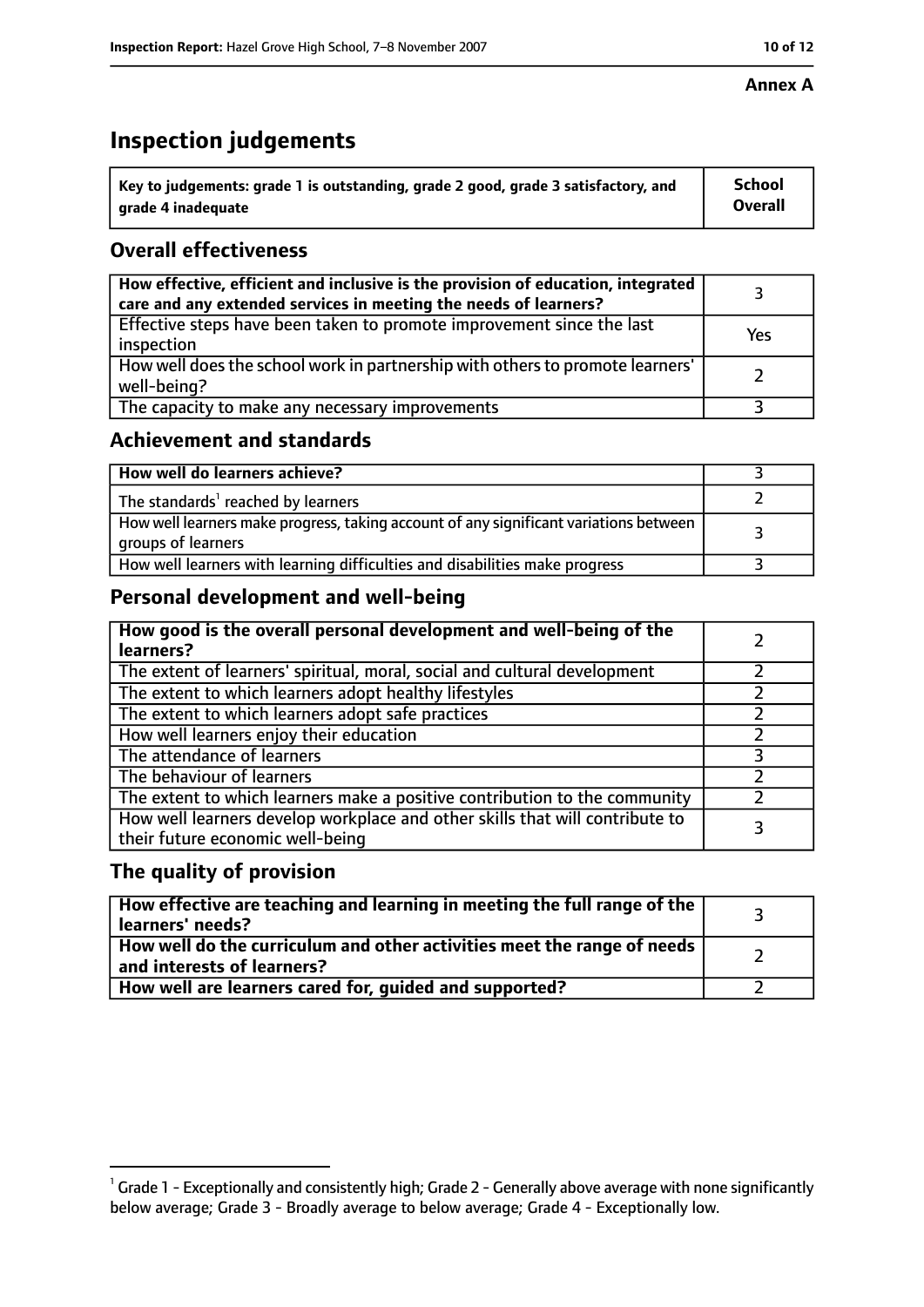# **Annex A**

# **Leadership and management**

| How effective are leadership and management in raising achievement<br>and supporting all learners?                                              | 3   |
|-------------------------------------------------------------------------------------------------------------------------------------------------|-----|
| How effectively leaders and managers at all levels set clear direction leading<br>to improvement and promote high quality of care and education |     |
| How effectively leaders and managers use challenging targets to raise standards                                                                 | 3   |
| The effectiveness of the school's self-evaluation                                                                                               |     |
| How well equality of opportunity is promoted and discrimination tackled so<br>that all learners achieve as well as they can                     |     |
| How effectively and efficiently resources, including staff, are deployed to<br>achieve value for money                                          | 3   |
| The extent to which governors and other supervisory boards discharge their<br>responsibilities                                                  | 3   |
| Do procedures for safequarding learners meet current government<br>requirements?                                                                | Yes |
| Does this school require special measures?                                                                                                      | No  |
| Does this school require a notice to improve?                                                                                                   | No  |